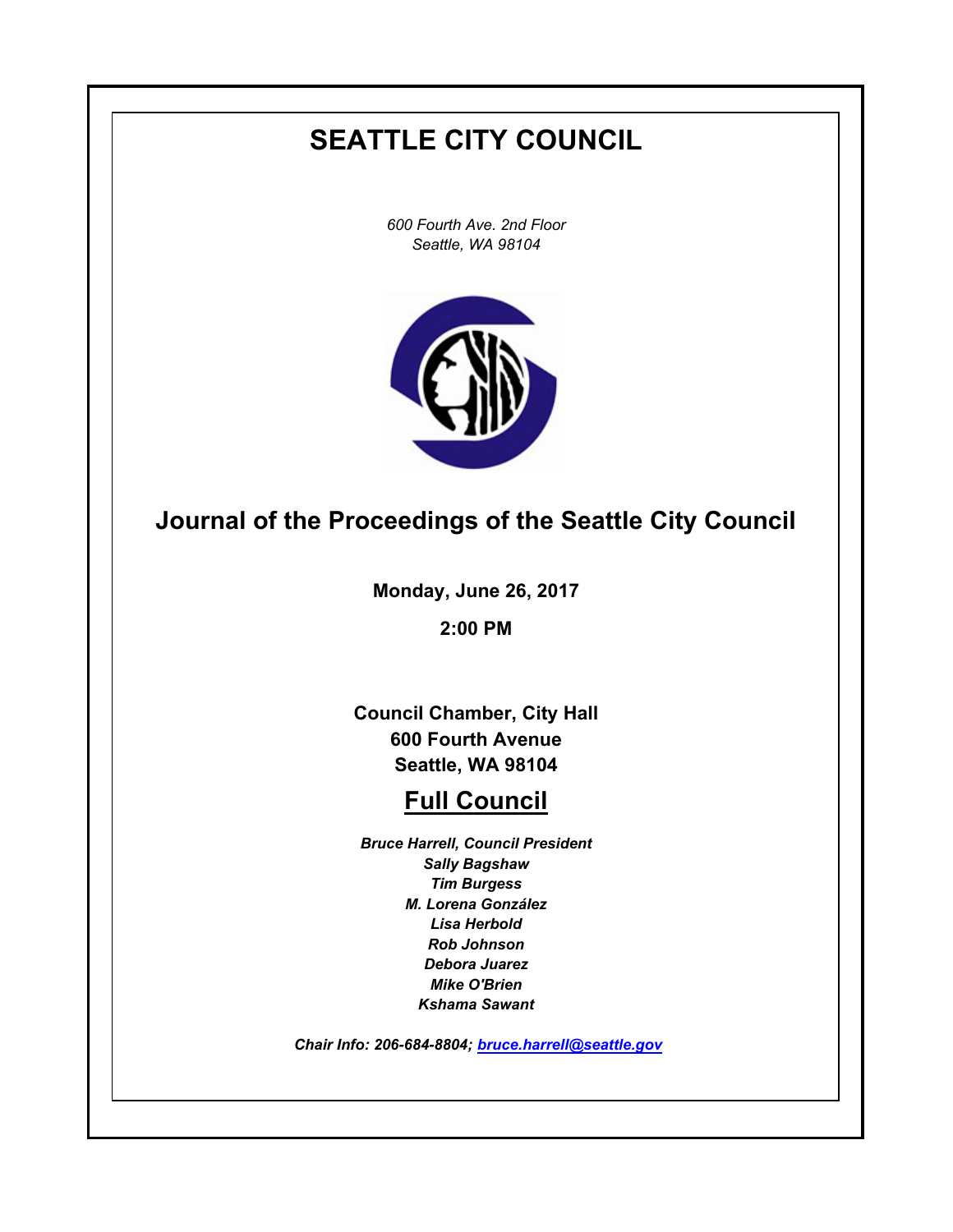# **A. CALL TO ORDER**

The City Council of The City of Seattle met in the Council Chamber in City Hall in Seattle, Washington, on June 26, 2017, pursuant to the provisions of the City Charter. The meeting was called to order at 2:01 p.m., with Council President Harrell presiding.

## **B. ROLL CALL**

Present: 8 - Bagshaw, Burgess, Harrell, Herbold, Johnson, Juarez, O'Brien, Sawant

**Late Arrival:** 1 - González

## **C. ADOPTION OF INTRODUCTION AND REFERRAL CALENDAR**

[IRC 118](http://seattle.legistar.com/gateway.aspx?m=l&id=/matter.aspx?key=5674) **June 26, 2017**

# **Motion was made, duly seconded and carried, to adopt the proposed Introduction & Referral Calendar (IRC) by the following vote:**

In Favor: 8 - Bagshaw, Burgess, Harrell, Herbold, Johnson, Juarez, O'Brien, Sawant

**Opposed:** None

#### **D. APPROVAL OF THE AGENDA**

Motion was made, duly seconded and carried, to adopt the proposed Agenda.

#### **E. APPROVAL OF THE JOURNAL**

There were no Minutes presesented for approval.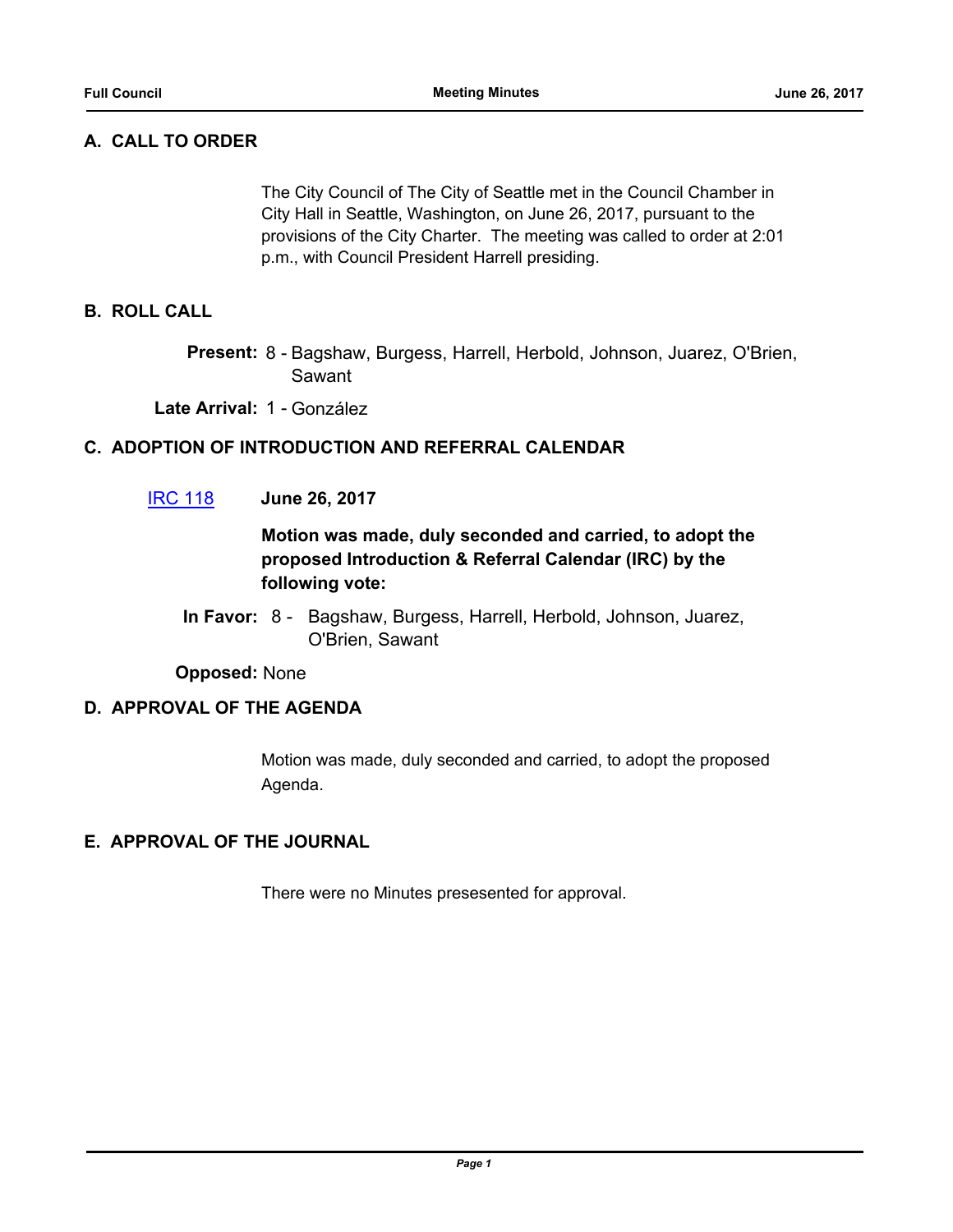## **F. PRESENTATIONS**

*Councilmember González entered the Council Chamber at 2:03 p.m.*

Councilmember González presented a Proclamation recognizing the Importance of Health Care for Every Person. By unanimous consent, the Council Rules were suspended to allow Councilmember González to present the Proclamation, and to allow Uma Rao, Surge Reproductive Service Board, to address the Council.

#### **G. PUBLIC COMMENT**

Marguerite Richard addressed the Council regarding a non-Agenda item.

Alex Tsimmerman addressed the Council regarding a non-Agenda item.

Sarah MacDonald addressed the Council regarding a non-Agenda item.

A.J. Honoré addressed the Council regarding a non-Agenda item.

Paul Giugrianotti addressed the Council regarding a non-Agenda item.

Priah Walia addressed the Council regarding a non-Agenda item.

Carol Valdrighi addressed the Council regarding a non-Agenda item.

#### **H. PAYMENT OF BILLS**

[CB 119003](http://seattle.legistar.com/gateway.aspx?m=l&id=/matter.aspx?key=5665) **AN ORDINANCE appropriating money to pay certain audited claims and ordering the payment thereof.**

Motion was made and duly seconded to pass Council Bill 119003.

# **The Motion carried, the Council Bill (CB) was passed by the following vote, and the President signed the Bill:**

In Favor: 9 - Bagshaw, Burgess, González, Harrell, Herbold, Johnson, Juarez, O'Brien, Sawant

**Opposed:** None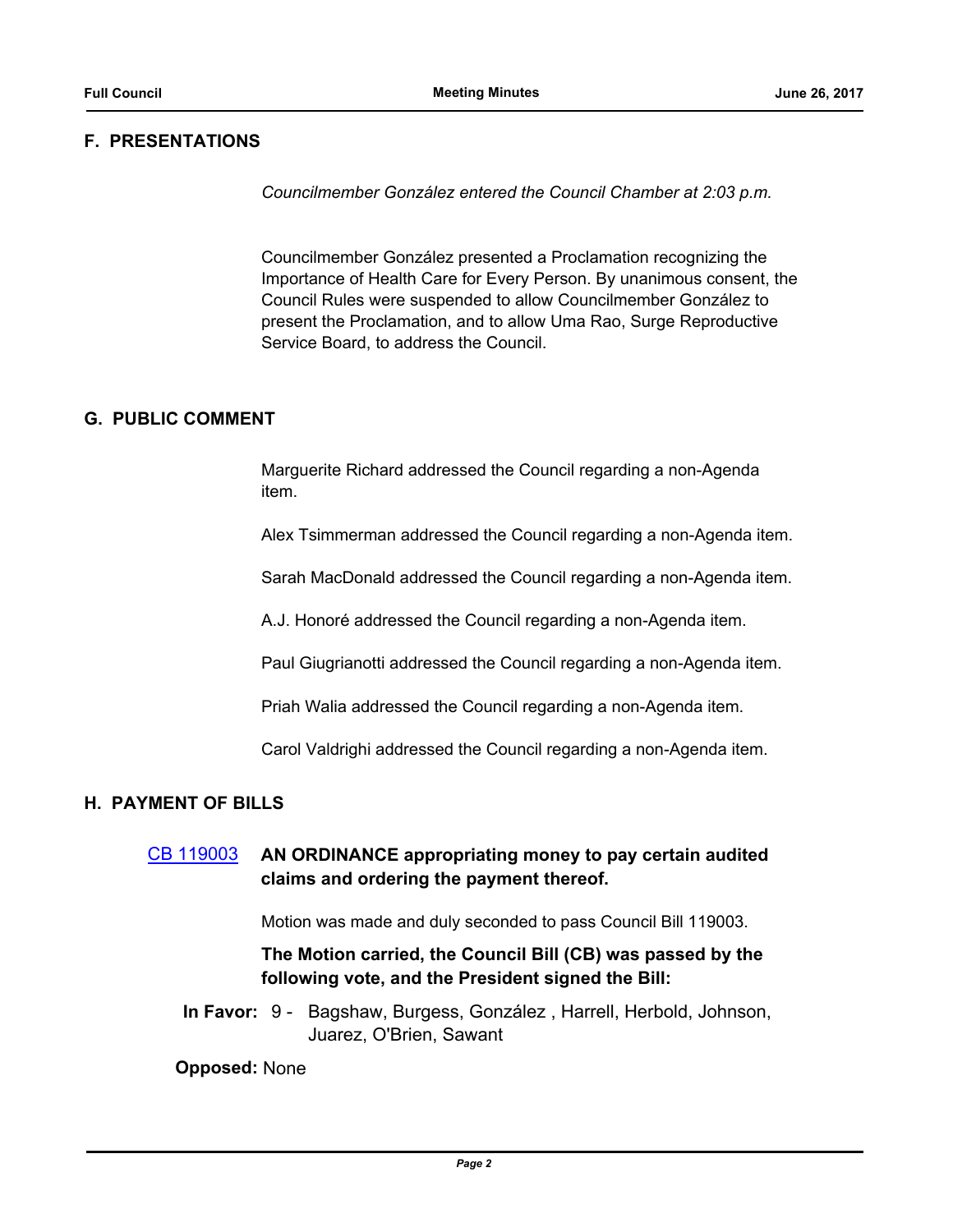#### **I. COMMITTEE REPORTS**

#### **FULL COUNCIL:**

**1.** [CB 119001](http://seattle.legistar.com/gateway.aspx?m=l&id=/matter.aspx?key=5466) **AN ORDINANCE relating to the Seattle Boiler and Pressure Vessel Code; amending Section 22.450.010 of the Seattle Municipal Code and amending the Seattle Boiler and Pressure Vessel Code.**

Motion was made and duly seconded to pass Council Bill 119001.

**The Motion carried, the Council Bill (CB) was passed by the following vote, and the President signed the Bill:**

In Favor: 9 - Bagshaw, Burgess, González, Harrell, Herbold, Johnson, Juarez, O'Brien, Sawant

**Opposed:** None

#### **AFFORDABLE HOUSING, NEIGHBORHOODS, AND FINANCE COMMITTEE:**

**2.** [CB 118989](http://seattle.legistar.com/gateway.aspx?m=l&id=/matter.aspx?key=5436) **AN ORDINANCE amending Ordinance 125207, which adopted the 2017 Budget, including the 2017-2022 Capital Improvement Program (CIP); changing appropriations to various departments and budget control levels, and from various funds in the Budget; revising project allocations for certain projects in the 2017-2022 CIP; all by a 3/4 vote of the City Council.**

> **The Committee recommends that Full Council pass the Council Bill (CB). In Favor: 3 - Burgess, Herbold, Johnson Opposed: None**

## **The Council Bill (CB) was passed by the following vote, and the President signed the Bill:**

In Favor: 9 - Bagshaw, Burgess, González, Harrell, Herbold, Johnson, Juarez, O'Brien, Sawant

**Opposed:** None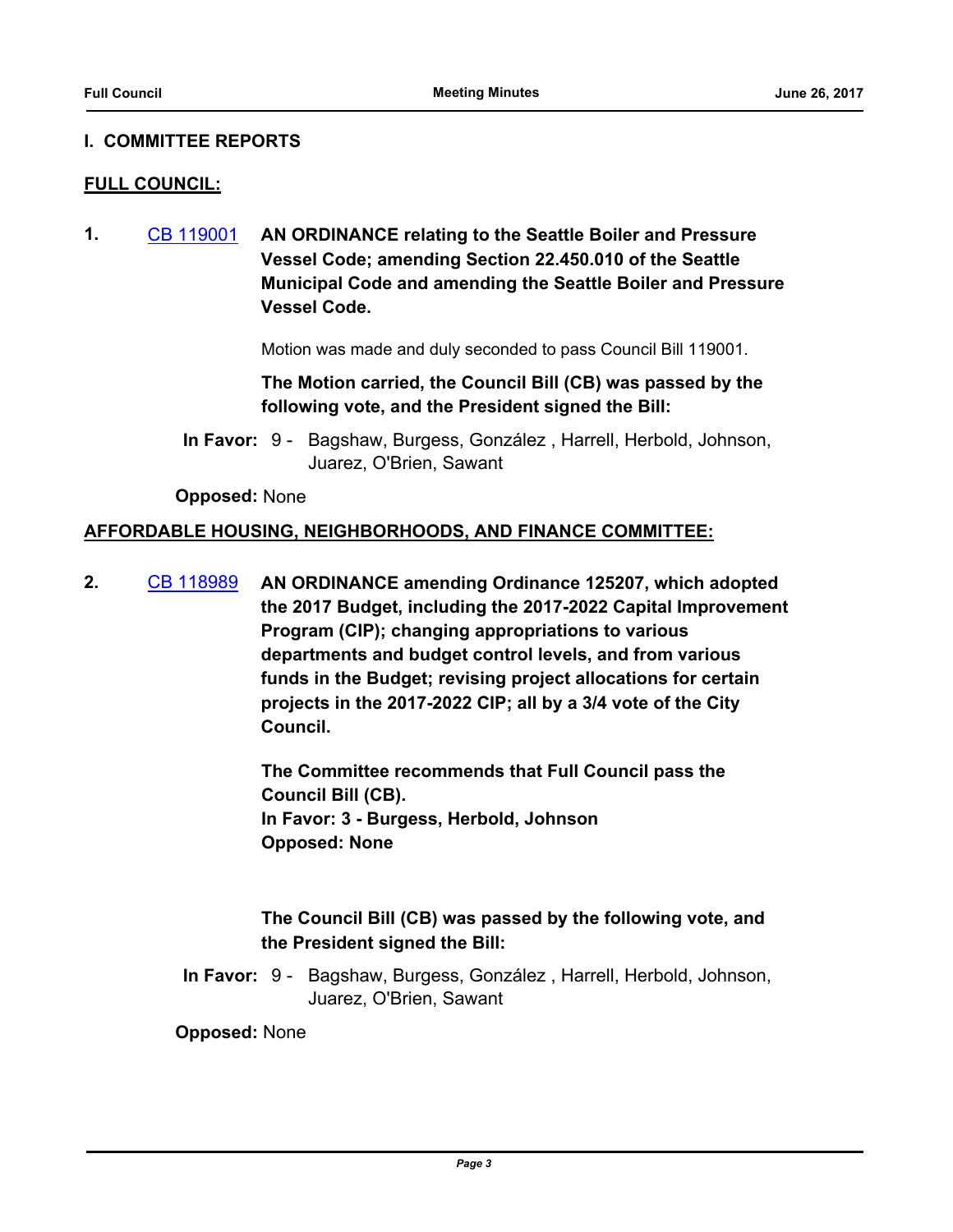### **EDUCATION, EQUITY, AND GOVERNANCE COMMITTEE:**

#### **3.** [Res 31748](http://seattle.legistar.com/gateway.aspx?m=l&id=/matter.aspx?key=5456) **A RESOLUTION adopting the Seattle Education Action Plan.**

**The Committee recommends that Full Council adopt as amended the Resolution (Res). In Favor: 2 - Harrell, Juarez Opposed: None**

# **The Resolution (Res) was adopted by the following vote, and the President signed the Resolution:**

In Favor: 9 - Bagshaw, Burgess, González, Harrell, Herbold, Johnson, Juarez, O'Brien, Sawant

#### **Opposed:** None

**4.** [Appt 00737](http://seattle.legistar.com/gateway.aspx?m=l&id=/matter.aspx?key=5566) **Appointment of John C. Krull as member, Community Technology Advisory Board, for a term to December 31, 2018.**

> **The Committee recommends that Full Council confirm the Appointment (Appt). In Favor: 2 - Harrell, Juarez Opposed: None**

# **The Appointment (Appt) was confirmed by the following vote:**

In Favor: 9 - Bagshaw, Burgess, González, Harrell, Herbold, Johnson, Juarez, O'Brien, Sawant

#### **Opposed:** None

**5.** [Appt 00738](http://seattle.legistar.com/gateway.aspx?m=l&id=/matter.aspx?key=5567) **Appointment of Torgie Madison as member, Community Technology Advisory Board, for a term to December 31, 2018.**

> **The Committee recommends that Full Council confirm the Appointment (Appt). In Favor: 2 - Harrell, Juarez Opposed: None**

**The Appointment (Appt) was confirmed by the following vote:**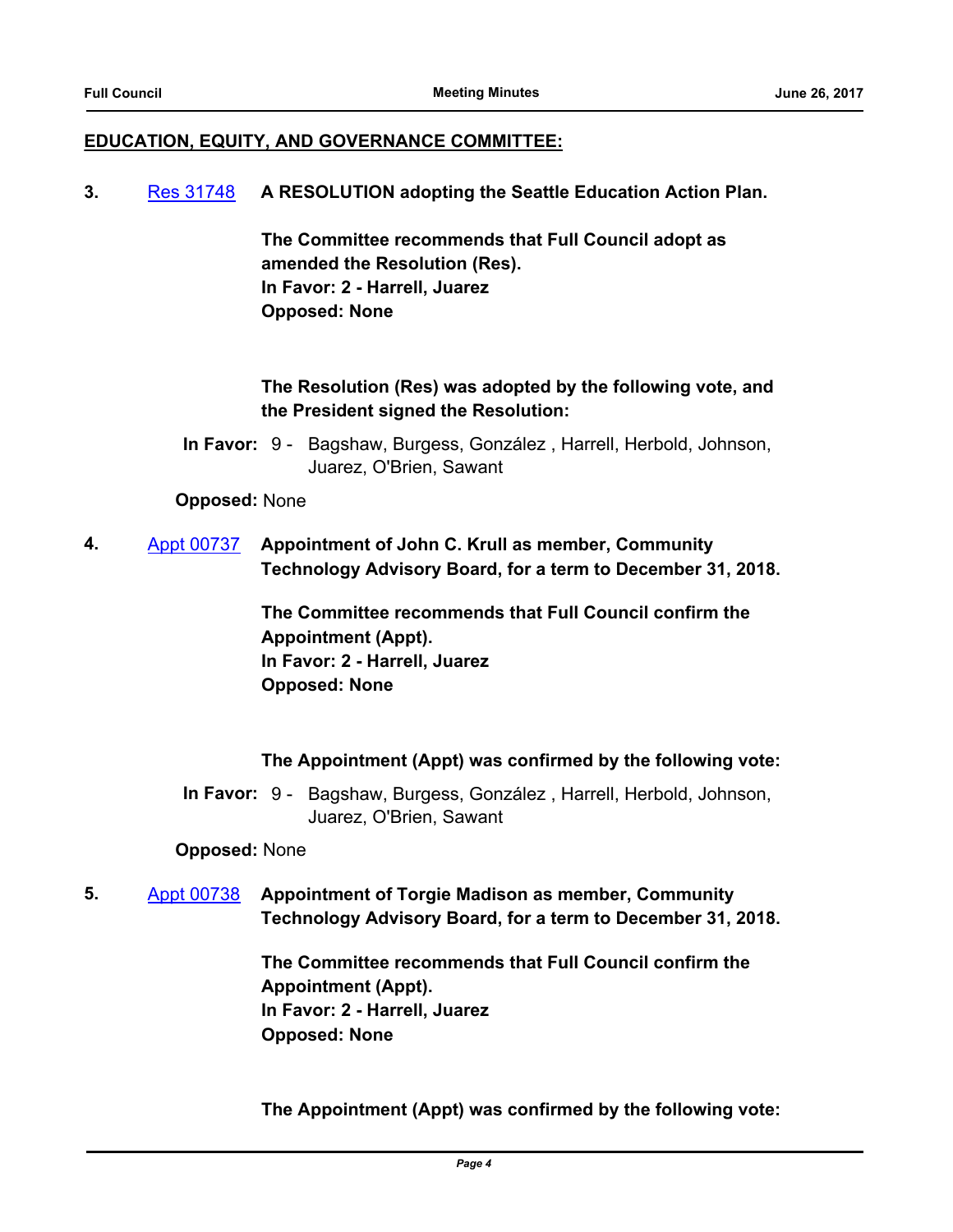In Favor: 9 - Bagshaw, Burgess, González, Harrell, Herbold, Johnson, Juarez, O'Brien, Sawant

#### **Opposed:** None

**6.** [Appt 00739](http://seattle.legistar.com/gateway.aspx?m=l&id=/matter.aspx?key=5599) **Reappointment of Amy Hirotaka as member, Community Technology Advisory Board, for a term to December 31, 2018.**

> **The Committee recommends that Full Council confirm the Appointment (Appt). In Favor: 2 - Harrell, Juarez Opposed: None**

#### **The Appointment (Appt) was confirmed by the following vote:**

In Favor: 9 - Bagshaw, Burgess, González, Harrell, Herbold, Johnson, Juarez, O'Brien, Sawant

**Opposed:** None

**7.** [Appt 00740](http://seattle.legistar.com/gateway.aspx?m=l&id=/matter.aspx?key=5600) **Reappointment of José Manuel Vasquez as member, Community Technology Advisory Board, for a term to December 31, 2018.**

> **The Committee recommends that Full Council confirm the Appointment (Appt). In Favor: 2 - Harrell, Juarez Opposed: None**

**The Appointment (Appt) was confirmed by the following vote:**

In Favor: 9 - Bagshaw, Burgess, González, Harrell, Herbold, Johnson, Juarez, O'Brien, Sawant

#### **Opposed:** None

**8.** [Appt 00741](http://seattle.legistar.com/gateway.aspx?m=l&id=/matter.aspx?key=5602) **Reappointment of Karia Wong as member, Community Technology Advisory Board, for a term to December 31, 2018.**

> **The Committee recommends that Full Council confirm the Appointment (Appt). In Favor: 2 - Harrell, Juarez Opposed: None**

**The Appointment (Appt) was confirmed by the following vote:**